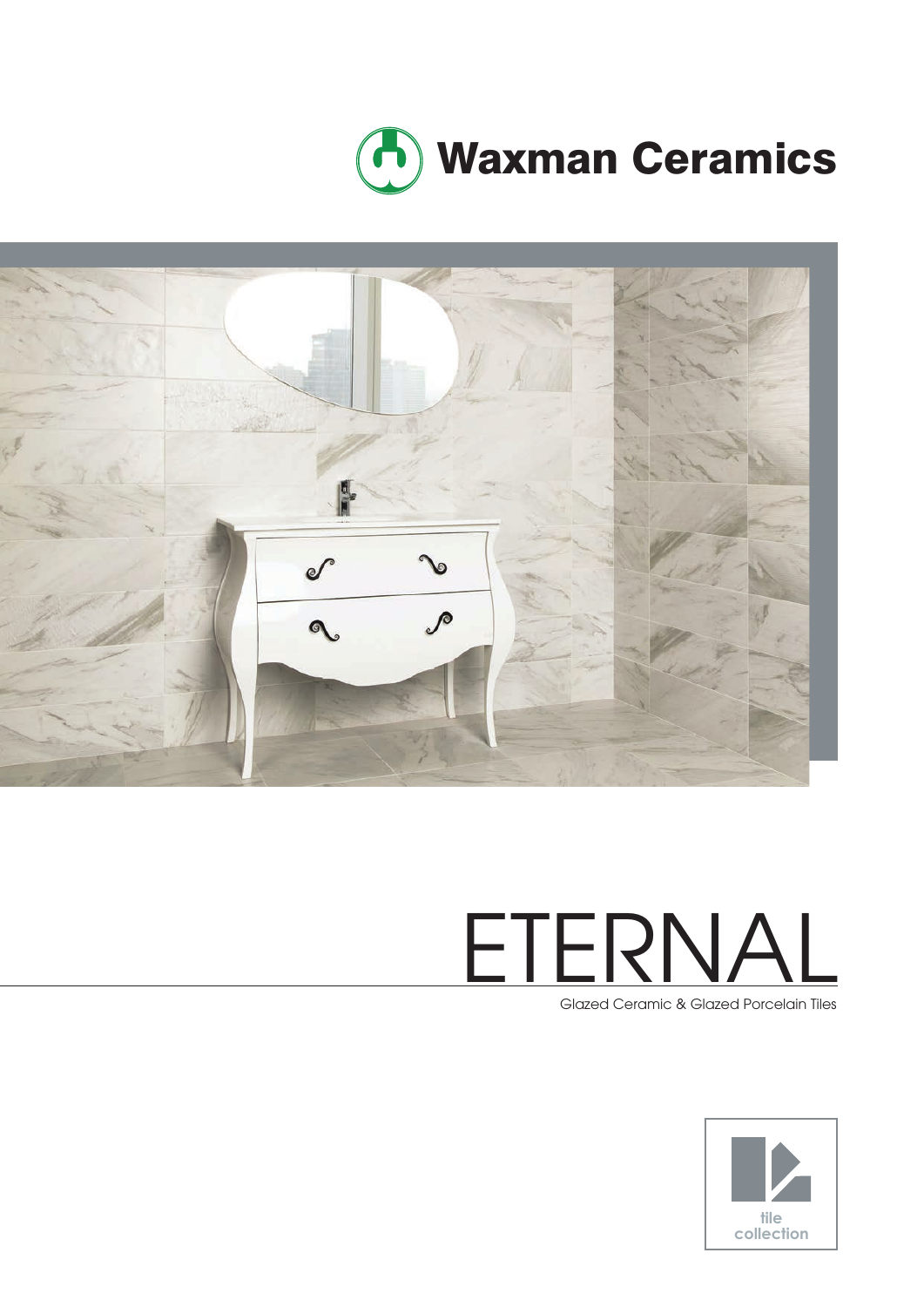## Glazed Ceramic & Glazed Porcelain Tiles  $E$ ternal  $\mathsf{Fermal}$

**1**



Glazed Ceramic



**White 20x60cm**

Glazed Porcelain



**White 45x45cm <sup>3</sup>**



**White Lineal 20x60cm**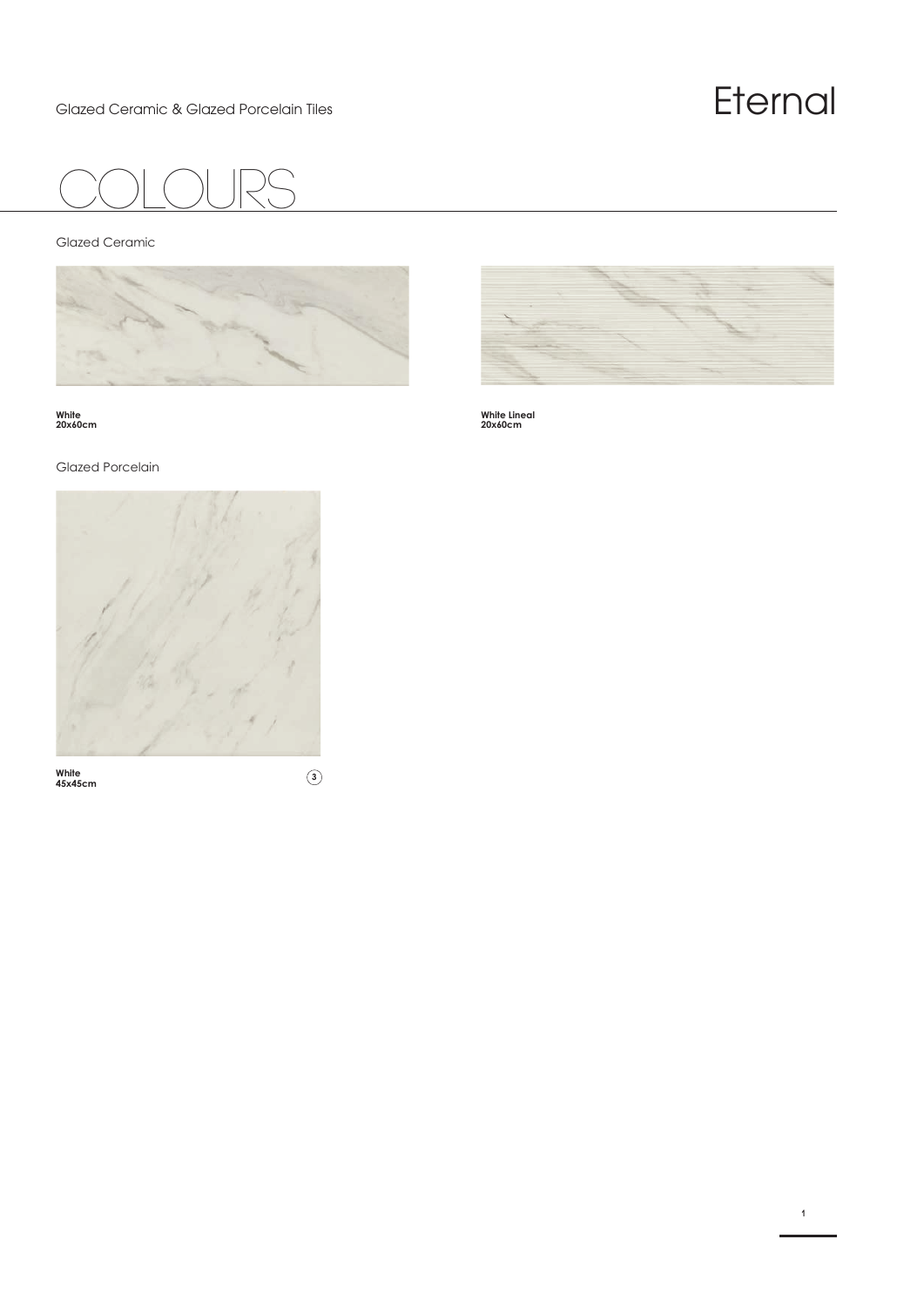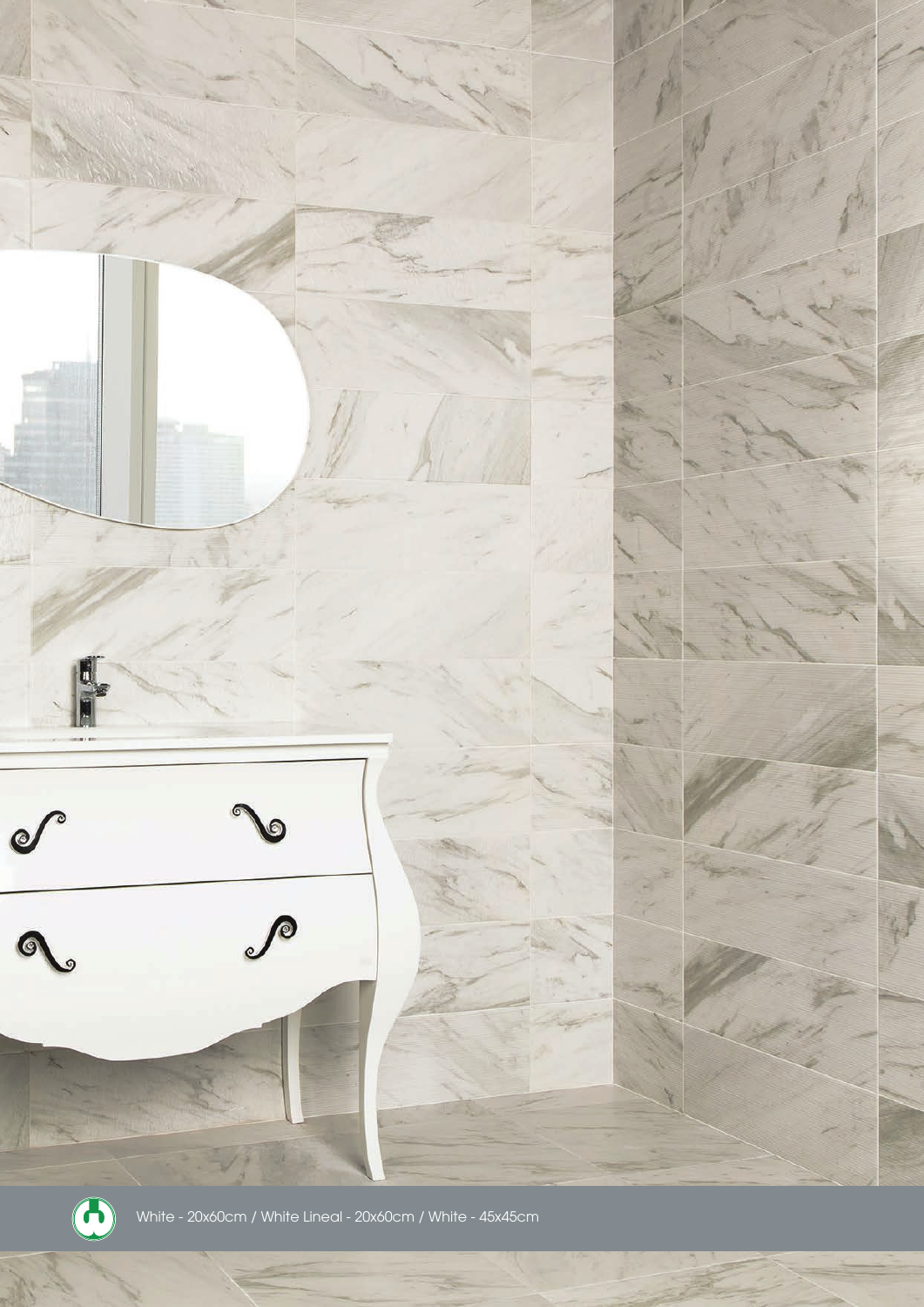## Glazed Ceramic & Glazed Porcelain Tiles  $E$ ternal  $F$

## TON & PACKING

#### **Glazed Ceramic Tiles**

| Suitability | <b>Thickness</b> | Walls    |          | <b>Floors</b> |          |            | Colour         |
|-------------|------------------|----------|----------|---------------|----------|------------|----------------|
|             |                  | Internal | External | Internal      | External | Frostproof | Variation      |
| 20x60cm     | 9 <sub>mm</sub>  |          |          |               |          | No         | V <sub>3</sub> |

| Packing | Pcs / ctn | $M^2 /$ Ctn | Kg / Ctn | Ctns / Pallet | $M^2$ / Pallet |
|---------|-----------|-------------|----------|---------------|----------------|
| 20x60cm |           | 1.08        | 18.60    | 64            | 69.12          |

#### **Glazed Porcelain Tiles**

| Suitability | <b>Thickness</b> | Walls    |          | <b>Floors</b> |          |            | Colour         |
|-------------|------------------|----------|----------|---------------|----------|------------|----------------|
|             |                  | Internal | External | Internal      | External | Frostproof | Variation      |
| 45x45cm     | 9 <sub>mm</sub>  |          |          | w             |          | Yes        | V <sub>3</sub> |

| Packing | Pcs / ctn | $M^2 /$ Ctn | Kg / Ctn | Ctns / Pallet | $M^2$ / Pallet |
|---------|-----------|-------------|----------|---------------|----------------|
| 45x45cm |           | 1.00        | 21.80    | 68            | 68             |